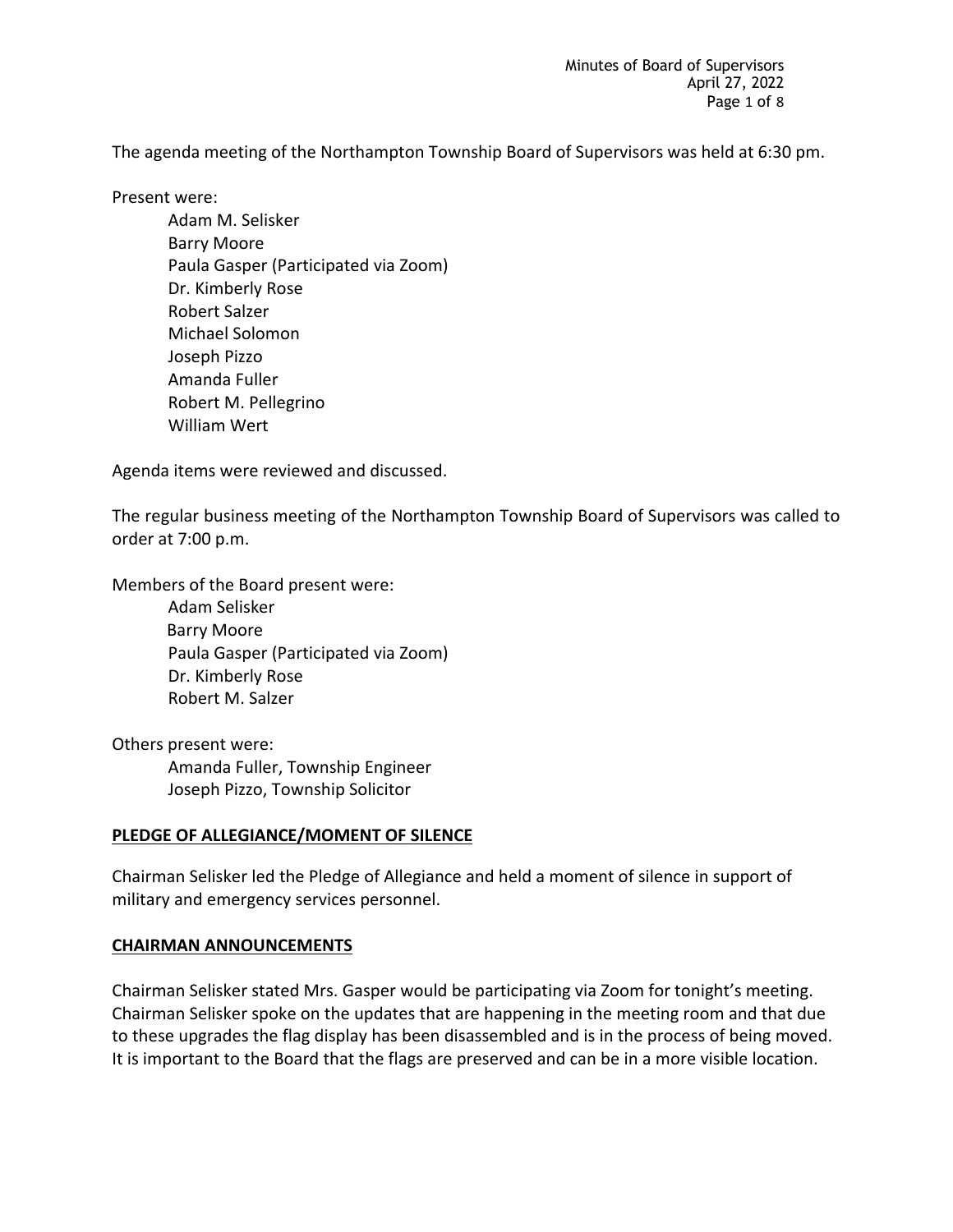## **SPECIAL PRESENTATIONS**

# **EMS Week, Police Week, and Public Works Week Proclamations**

Dr. Kimberly Rose called forward Chief LeCompte, Lt. Pinkerton, and Lt. Egan to receive a proclamation recognizing Police Week. Chief LeCompte accepted the Proclamation on behalf of the Northampton Township Police Department.

Chairman Selisker called forward Chief Jason Dowd and several other Emergency Services Personnel to receive a proclamation recognizing EMS Week. Chief Dowd accepted the proclamation on behalf of the Tri-Hampton Rescue Squad.

Mr. Salzer called forward Mr. Pellegrino to receive a proclamation recognizing Public Works Week. Mr. Pellegrino accepted the proclamation on behalf of the Public Works Department.

## **PUBLIC COMMENT**

There was none.

## **CONSENT ITEMS**

## **MINUTES**

The Board meeting minutes of March 23, 2022were approved by unanimous consent.

## **ACCOUNTS PAYABLE**

The accounts payable for April 13, 2022, for \$3,867,248.35 and, for April 27, 2022, for \$1,432,993.07 were approved by unanimous consent.

## **PUBLIC HEARINGS**

## **Consider Ordinance Amendment Adopting the 2018 International Fire Code**

Chairman Selisker opened the hearing at 7:14 pm.

Mr. Moore outlined the proposed ordinance adopting the 2018 International Fire Code. This year, the State updated the 2018 editions of the code concerning the Statewide Building Code (UCC). Those updates took effect automatically. However, the Fire Code is not included in the UCC and therefore new editions need to be updated by ordinance.

Mr. Moore noted the primary purpose of this ordinance is for consistency across all editions of the code that we enforce.

As required, the proposed ordinance was advertised in the Advance of Bucks County and posted on the Township website.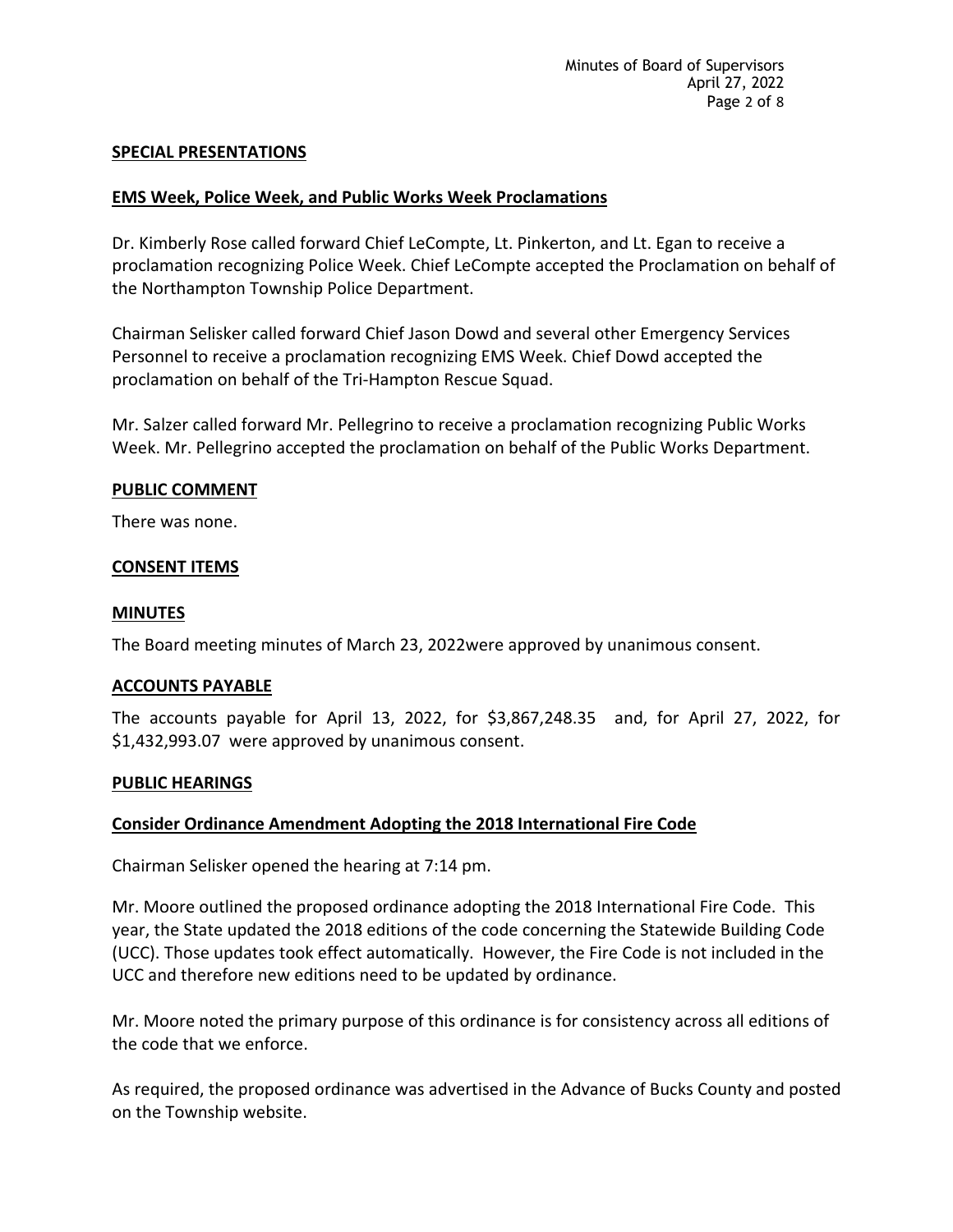A motion was made and seconded (Moore-Rose) to approve ordinance #613 adopting the 2018 International Fire Code.

Chairman Selisker called for Board comment.

The Board agreed this ordinance needed to be updated for safety and consistency across the codes that the Township enforces.

Chairman Selisker called for public comment. There was none.

# **Motion Passed 5-0.**

Chairman Selisker closed the hearing at 7:16 pm.

# **NEW BUSINESS**

## **Consider Bids for 2022 Road Milling**

Mr. Salzer stated the bid results for the 2022 roadway milling project were provided with a recommendation from Gilmore and Associates for the bid award. The Township received only one bid through the PennBid system from James D. Morrisey, Inc. Philadelphia, PA.

The bid included a base bid for milling all roads on the 2022 road list and two alternate bids related to reconstructing portions of Elm Avenue. Alternate bid #1 has two components. One is full depth repair for the entire width of the road, and the second is base repair consisting of full-depth reconstruction at 4-foot widths in selected areas on either side of the road. It is interesting to note that the full depth repair for the entire width of the road is priced at \$40.43 per square yard, while full-depth repair for the 4-foot width sections is priced at \$111.03 per square yard.

After Administration consulted with the Township Engineer and performed another on-site road inspection, it is our collective recommendation to award the base bid at an estimated total cost of \$174,796.12, the alternate bid (item 3.02) for full-depth repair at \$40.43 per square yard for an estimated total cost of \$255,000, and alternate bid #2 to install several bottomless inlets in the area adjacent to the reservoir for \$20,726.

The provided map shows different sections of Elm Avenue where selected full-depth repairs are proposed. We know the yellow and gray areas need full-depth repairs. There are certain sections in the orange-colored areas that will need this level of repair. The extent of the repairs will be determined in the field after initial milling, and a contract change order will likely be necessary.

A motion was made and seconded (Salzer-Rose) to award a bid to James D. Morrissey, Inc., of Philadelphia, PA for roadway milling for \$2.12 per square yard for 2-inch maximum depth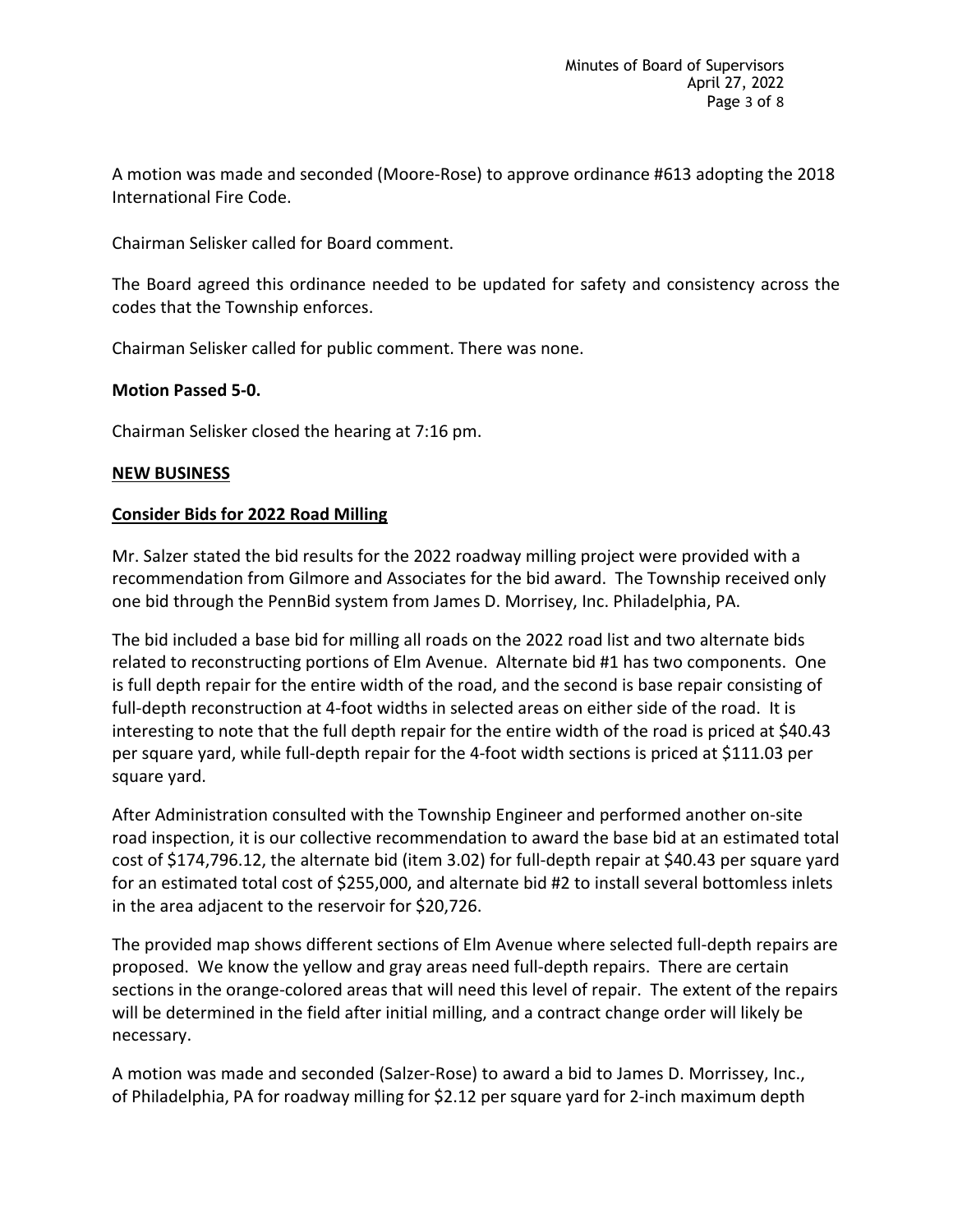milling, \$40.43 per square yard for full depth reconstruction based on quantities determined by the Township Engineer, and installation of two bottomless inlets on Elm Avenue for an estimated total contract cost of \$451,040.

Chairman Selisker called for Board comments.

Mr. Pellegrino explained due to the reconstruction that will be happening on Elm Avenue there will be periods where the road will be closed.

Chairman Selisker encouraged residents to sign up for e-mail alerts to be informed and aware of these types of repairs and other notices that are happening in Northampton Township.

Chairman Selisker called for public comment. There was none.

# **Motion passed 5-0.**

# **Consider Resolution Authorizing DCED Grant Application for the Northampton Crossing Detention Basin Improvements.**

Dr. Rose explained it is a requirement by the Pennsylvania Department of Environmental Protection (DEP), that the Township approves every five (5) years a Municipal Separate Storm Sewer System (MS4) Plan which spells out projects to meet the minimum requirements for sediment and phosphorus reduction in the Neshaminy Creek watershed. The current MS4 Plan expires May 31, 2024.

To fund these projects and meet the MS4 requirements, the Township has sought grant sources. In early 2022, the Township was awarded a partial DEP Growing Greener Program grant to retrofit the stormwater basin at the intersection of Holland Road and Upper Holland Road, in the Northampton Crossing neighborhood. The purpose of this project is to improve an existing basin by constructing new Best Management Practices (BMPs) which include the design and construction of Bioretention areas to improve water quality; reduce sediment release, and plant water-tolerant perennials/plantings to reduce flow. The estimated project cost is \$580,000.00 and the DEP grant award was \$300,000.00.

Because of this shortfall in funding, the Administration is recommending that the Township seek an additional grant through the Pennsylvania Department of Community and Economic Development (DCED) for a Watershed Restoration and Protection Program. The grant would cover the remaining \$280,000.00, and if successful, the Township would not need to contribute any funds toward this project. The grant program requires a Resolution from the governing body authorizing the application on behalf of the Township. A proposed resolution was provided.

A motion was made and seconded (Rose-Salzer) to adopt Resolution R-22-11 authorizing the Township Manager to file a grant application with the Pennsylvania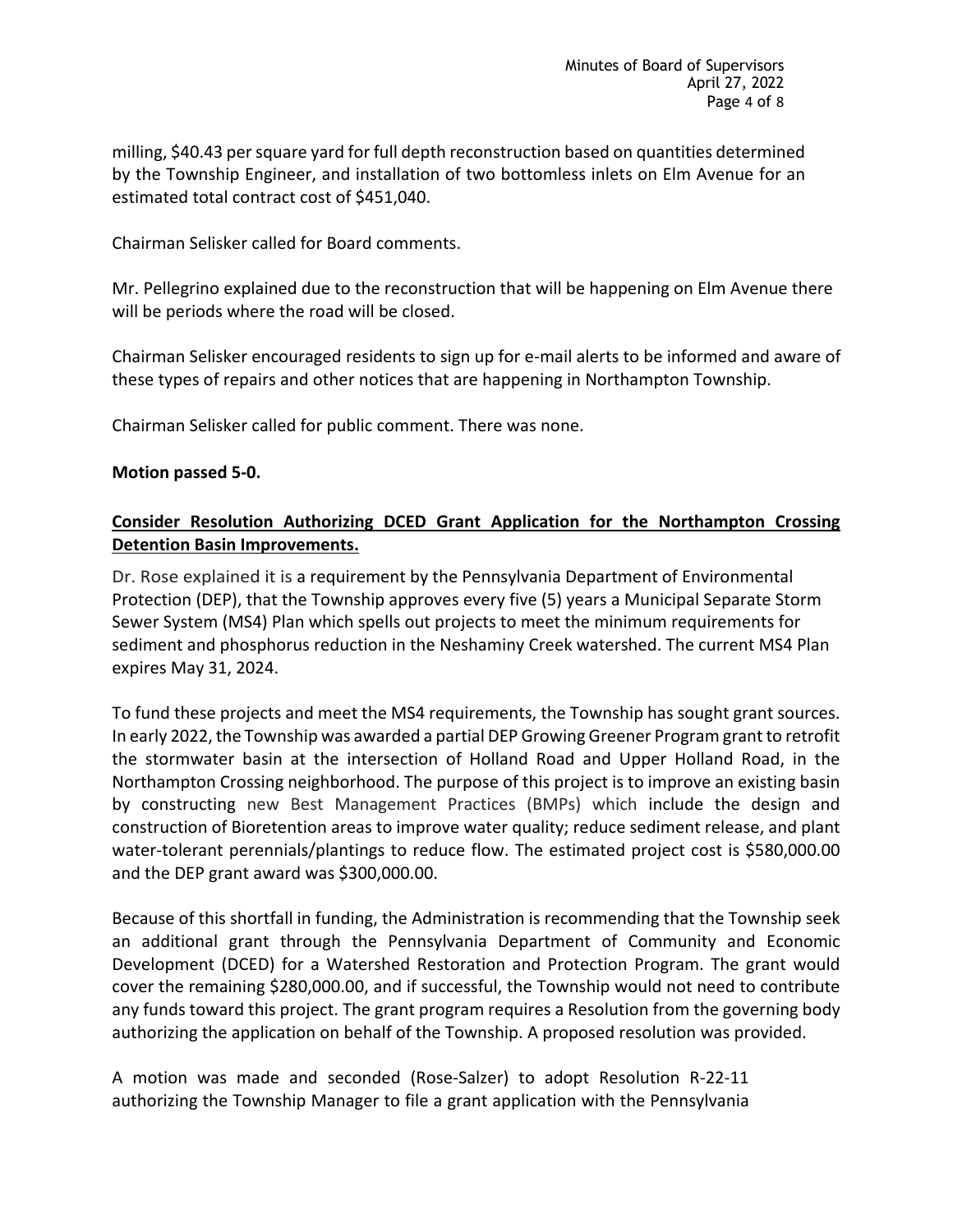Department of Community and Economic Development (DCED) Watershed Restoration and Protection Program to improve the detention basin on Holland and Upper Holland Roads as required by the Municipal Separate Stormwater System (MS4) permit, and to authorize the Township Manager to execute all documents and agreements required by the grant program.

Chairman Selisker called for Board comment.

The Board all agrees that applying for this relieves the tax burden and helps us meet our requirements without out-of-pocket costs.

Chairman Selisker called for public comment. There was none.

# **Motion Passed 5-0.**

# **REPORTS**

Dr. Rose made the following announcements:

- Many exciting events are planned for the Senior Center for 2022 check their website at [nhsc@nhtwp.org](mailto:nhsc@nhtwp.org) or call 215-357-8799 for more information.
- Friday, April 29<sup>th</sup> from 5 pm 9 pm is the Senior Center Spring Fling Shopping fundraiser event.
- The Parks and Recreation Department Egg Extravaganza was a huge success.
- The Parks and Recreation Department has many activities prepared for the upcoming Spring and Summer Season. Go to northamptonrec.com for an up-to-date schedule and register for the events being offered.
- Several exciting events are happening in May, such as the Township wide Garage Sale on May 21<sup>st</sup>, and a Bike Rodeo on May 22<sup>nd</sup>. More information can be found on the Parks and Recreation website at northamptonrec.com.
- Registration is now open for summer camps for the 2022 year. See the Parks and Recreation website or call the recreation center for more information.
- Summer jobs are still available, and Parks and Recreation are looking for Camp Counselors, Lifeguards, and Parks and Recreation Maintenance. Go to northamptonrec.com for an application.
- Pre-School still has spots open for the fall.
- Improvements to the Miracle League Playground are starting with the playground installation on April 30, 2022, with the opening of the playground expected in June.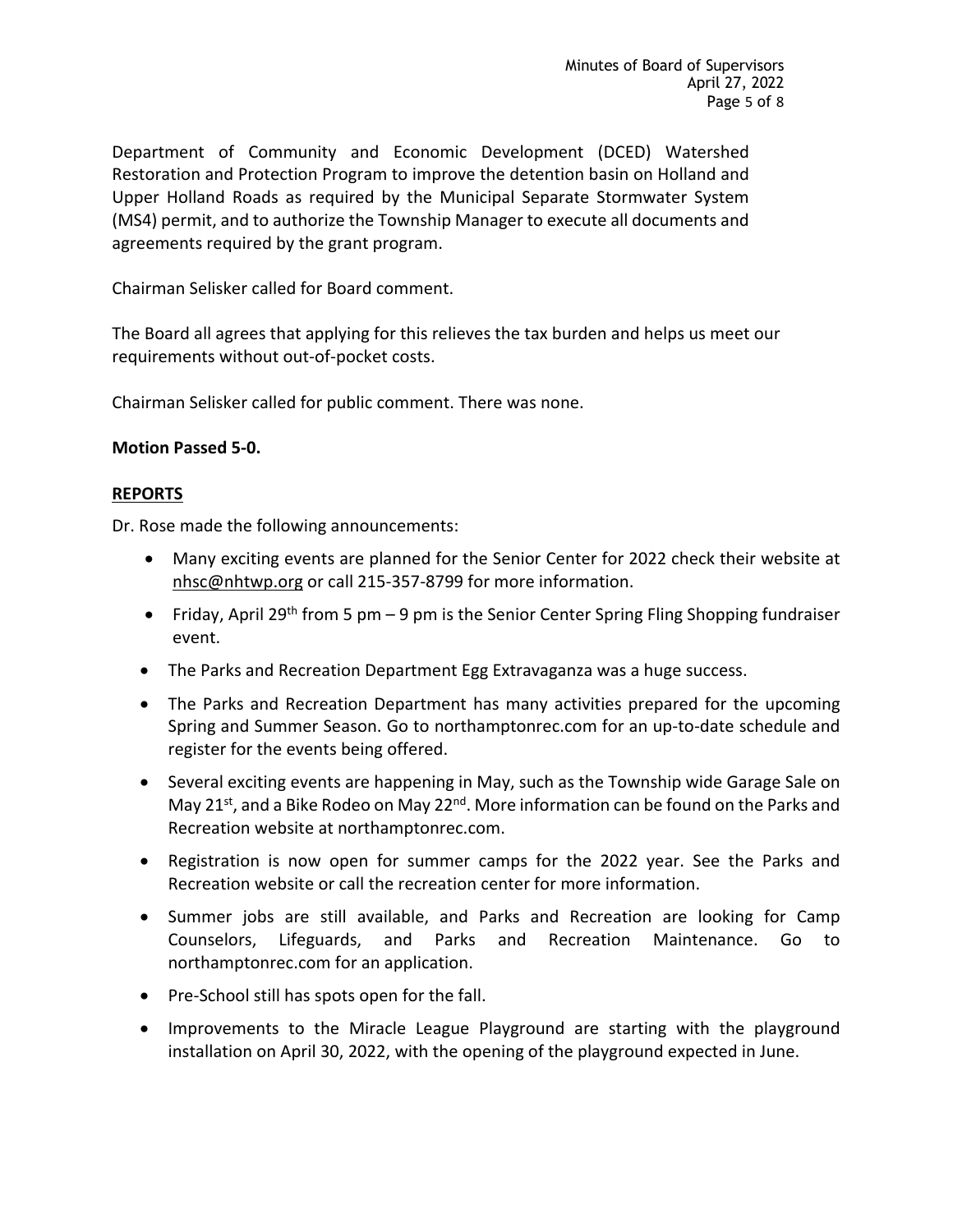Paula Gasper made the following announcements:

• No report.

Robert J. Salzer made the following announcements:

- On May 15<sup>th</sup> at 2:00 pm, the Reference Room at the Library is to be dedicated in the honor of Betty Cornell Luff and Virginia Briggs Geyer. This event is open to the public.
- The Northampton Bucks County Sewer Authority is moving forward with its rehabilitation of infrastructure. This project is estimated to cost 3.8 million dollars. Approximately 16,000 linear feet of new pipe will be installed, along with 75 manholes. There will be no rate increase due to these improvements. This project is expected to start in May, as they have received a notice of intent to proceed. Details and timelines will be on the Municipal Authority website as they become available.
- The Municipal Authority will be installing mixers to enhance the quality of our drinking water. The Municipal Authority has six above-ground storage tanks totaling 13 million gallons of storage.
- The NBCMA website is in the process of being updated and should make it easier to navigate and more user-friendly. It is expected to be completed this summer.
- Tom Zeuner received the Local Government Excellence Award.
- The Municipal Authority and the Tax Office will be closed to the public on May 9, 2022, due to a rooftop air conditioner replacement.
- PennDOT has awarded a contract for 14,627,819 to James Morrissey of Philadelphia to repair and repave twelve state roads in Bucks County totaling 41 miles. This includes resurfacing 2<sup>nd</sup> Street Pike from Bustleton Pike to Swamp Road, and Almshouse, Newtown-Richboro Road, from Spencer Road to Holland Road. The project is expected to start in late spring and be completed by early fall.

Mr. Moore made the following announcements:

- There is a lot of Land Development Activity happening throughout the Township. Spring Mill Townhomes, Waverly Sub-Division, and Stoneyford Subdivision to name a few.
- The Giant Supermarket is scheduled to open in June.
- Stoneyford Road will be closing while installations and improvements are being made for the Stoneyford Subdivision.
- A Dunkin Donuts will be built at 960  $2^{nd}$  Street Pike. The three houses in that location will be demolished.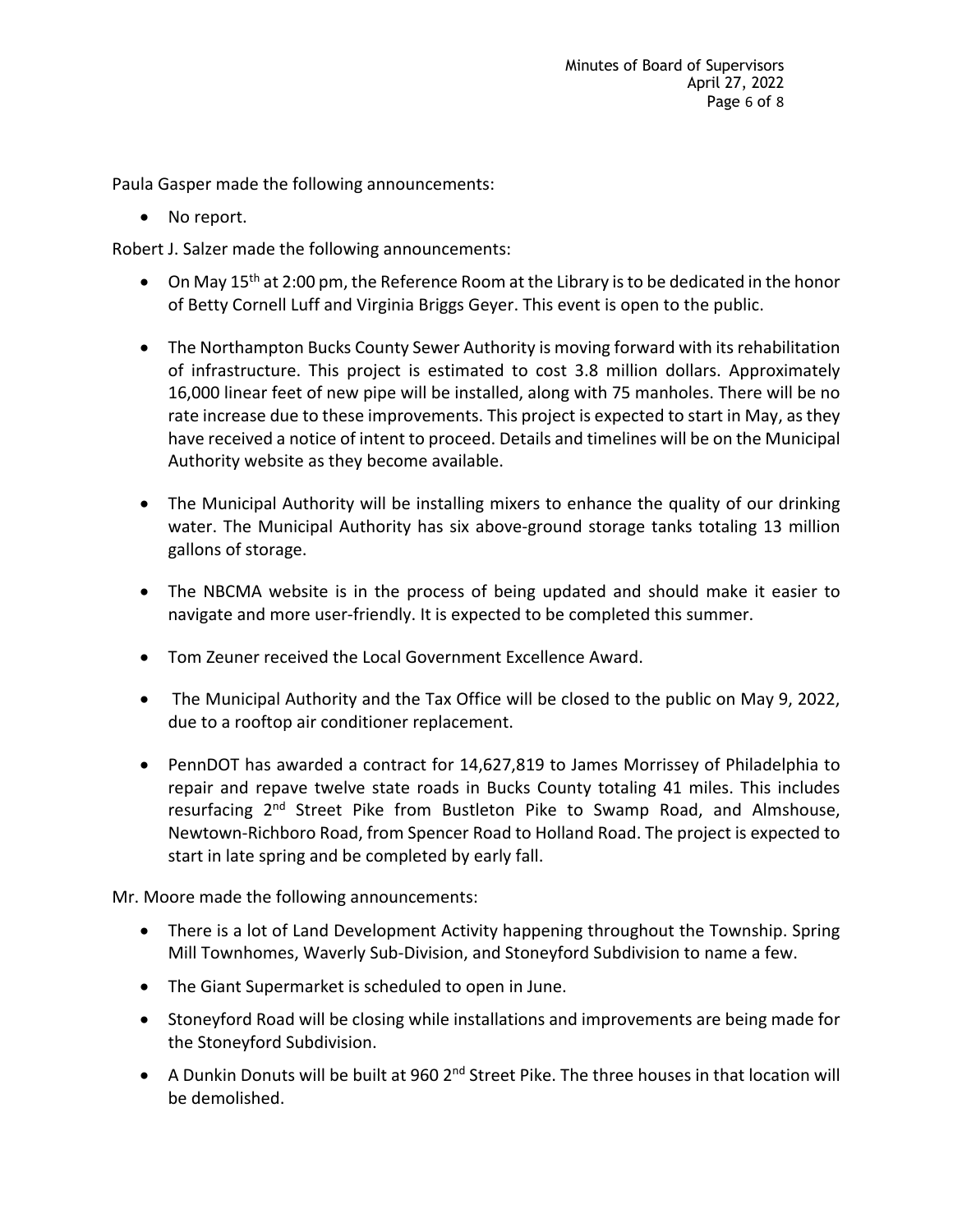- Bucks County Roses Site will have 13 houses built on 1-acre lots.
- Three lots will be built on Bristol Road.
- Newtown Rail Trail held a ribbon-cutting ceremony on Saturday, March 26, 2022, at 9:00 am. Northampton's  $1<sup>st</sup>$  phase of the project will be starting this year.
- The Bucks County Commissioners sought funding and were able to procure 4.5 million from the State back to the Township to pay for the engineering and construction of the trail from Bristol Road to the Churchville Nature Center.

Chairman Selisker made the following announcements:

- Congratulations to Sargent Share and Sargent Cully who graduated from Northwestern School of Staff and Command
- A new female officer has been hired, Badge number 100, Danielle DeSimone is the third female hire this year for Northampton Police Department.
- Tri-Hampton Rescue Squad has sent out their annual Membership flyer. Donate to this great cause.
- The Township has renewed its contract with Dr. Ken Lavalle as the Medical Director. Dr. Lavalle is also the Medical Director for Tri-Hampton Rescue Squad and the Fire Department.
- Senator Tommy Tomlinson and State Representative Wendi Thomas have secured 1 million in Re-Development monies for the construction of the Fire Houses.

## **MANAGER'S REPORT**

No report.

## **ASSISTANT MANAGER'S REPORT**

• The Northampton Township Library Board has created a sub-committee to start working with a consultant through the Bucks County Library on and implementing a Strategic Plan. There is no charge to the Township for those services. Public input is welcome.

## **SOLICITOR'S REPORT**

The Board has met in executive sessions two times. The first was virtually on March 30, 2022, The following Board members were in attendance, Mr. Salzer, Mrs. Gasper, Mr. Moore, Chairman Selisker, Mr. Pellegrino, Township Manager, Mr. Wert, the Assistant Manager, Mr. Solomon the Zoning Officer and Mr. Pizzo himself were in attendance. Two matters of pending litigation were discussed. No official action was taken during the executive session and no action was required tonight because of that executive session.

The Board met in executive session just before tonight's meeting for approximately 30 minutes. Present were the members of the Board, Mr. Pellegrino, Township Manager, Mr. Wert, the Assistant Manager the Township Engineer, and Mr. Pizzo himself were in attendance. . Two matters of pending litigation were